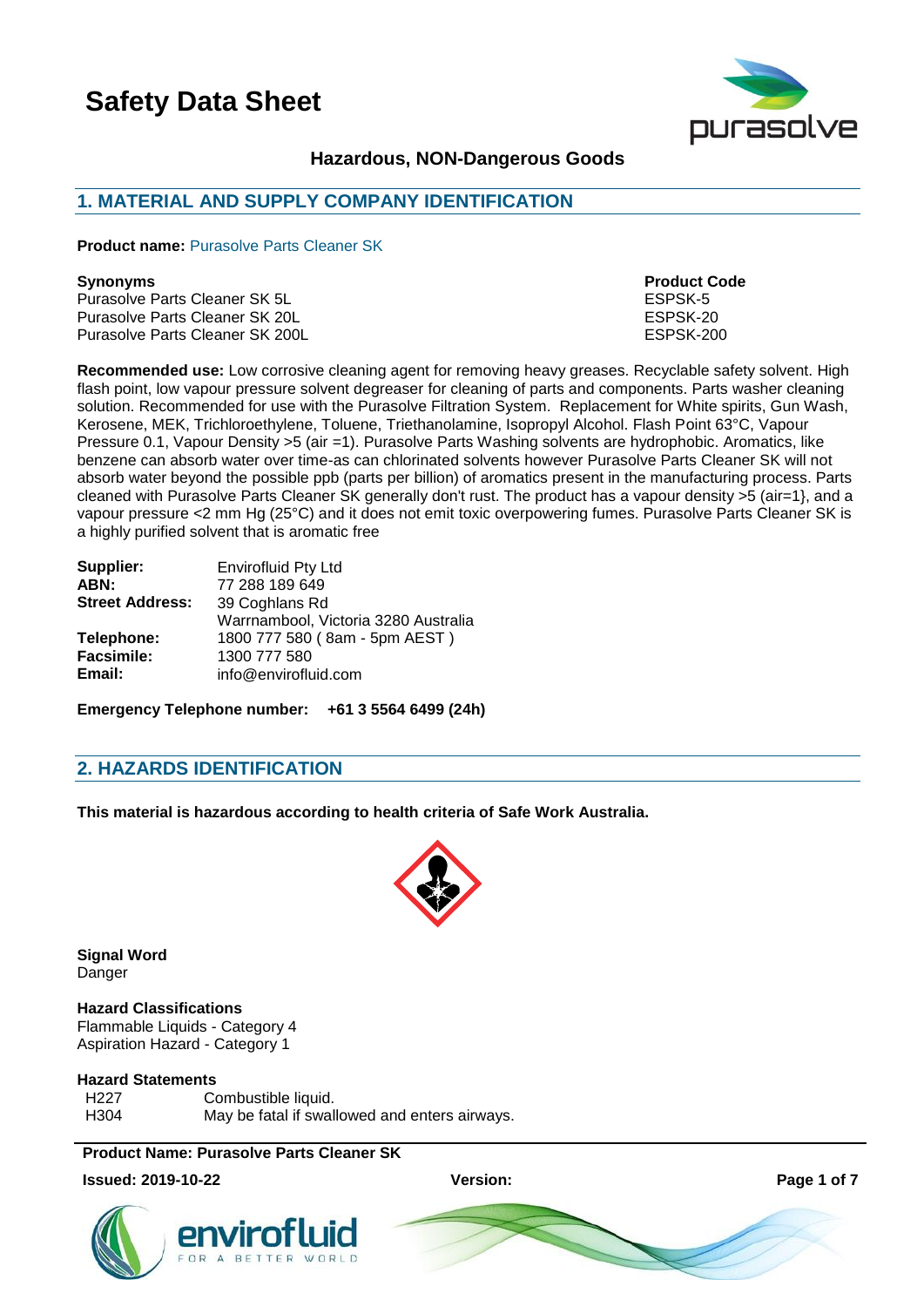

#### **Prevention Precautionary Statements**

| P <sub>102</sub> | Keep out of reach of children.                                                                                |
|------------------|---------------------------------------------------------------------------------------------------------------|
| P <sub>103</sub> | Read label before use.                                                                                        |
| P210             | Keep away from heat/sparks/open flames/hot surfaces. No smoking.                                              |
| <b>DOOO</b>      | ومعرضا والمقاربين الرسيم استخلافه والمتحول والمتحارب والمتحارب المتحاول والمتحارب والقواصف والمتحال المتحالية |

P280 Wear protective clothing, gloves, eye/face protection and suitable respirator.

#### **Response Precautionary Statements**

| P101      | If medical advice is needed, have product container or label at hand. |
|-----------|-----------------------------------------------------------------------|
| P301+P310 | IF SWALLOWED: Immediately call a POISON CENTRE or doctor/physician.   |
| P331      | Do NOT induce vomiting.                                               |
| P370+P378 | In case of fire: Use (insert appropriate media) for extinction.       |

#### **Storage Precautionary Statements**

| P403+P235 | Store in a well-ventilated place. Keep cool. |
|-----------|----------------------------------------------|
| P405      | Store locked up.                             |

#### **Disposal Precautionary Statement**

P501 Dispose of contents/container in accordance with local, regional, national and international regulations.

#### **Poison Schedule:** S5. Caution

### **DANGEROUS GOOD CLASSIFICATION**

Not classified as Dangerous Goods by the criteria of the "Australian Code for the Transport of Dangerous Goods by Road & Rail" and the "New Zealand NZS5433: Transport of Dangerous Goods on Land".

| <b>3. COMPOSITION INFORMATION</b>                                                    |            |                             |
|--------------------------------------------------------------------------------------|------------|-----------------------------|
| <b>CHEMICAL ENTITY</b>                                                               | CAS NO     | <b>PROPORTION</b>           |
| Naphtha, petroleum, hydrotreated heavy<br>Ingredients determined to be Non-Hazardous | 64742-48-9 | $>60\%$ %<br><b>Balance</b> |
|                                                                                      |            | 100%                        |
|                                                                                      |            |                             |

### **4. FIRST AID MEASURES**

If poisoning occurs, contact a doctor or Poisons Information Centre (Phone Australia 131 126, New Zealand 0800 764 766).

**Inhalation:** Remove victim from exposure - avoid becoming a casualty. Remove contaminated clothing and loosen remaining clothing. Allow patient to assume most comfortable position and keep warm. Keep at rest until fully recovered. Seek medical advice if effects persist.

**Skin Contact:** If skin or hair contact occurs, remove contaminated clothing and flush skin and hair with running water. If swelling, redness, blistering or irritation occurs seek medical assistance. For gross contamination, immediately drench with water and remove clothing. Continue to flush skin and hair with plenty of water (and soap if material is insoluble). For skin burns, cover with a clean, dry dressing until medical help is available. If blistering occurs, do NOT break blisters. If swelling, redness, blistering, or irritation occurs seek medical assistance.

**Product Name: Purasolve Parts Cleaner SK**



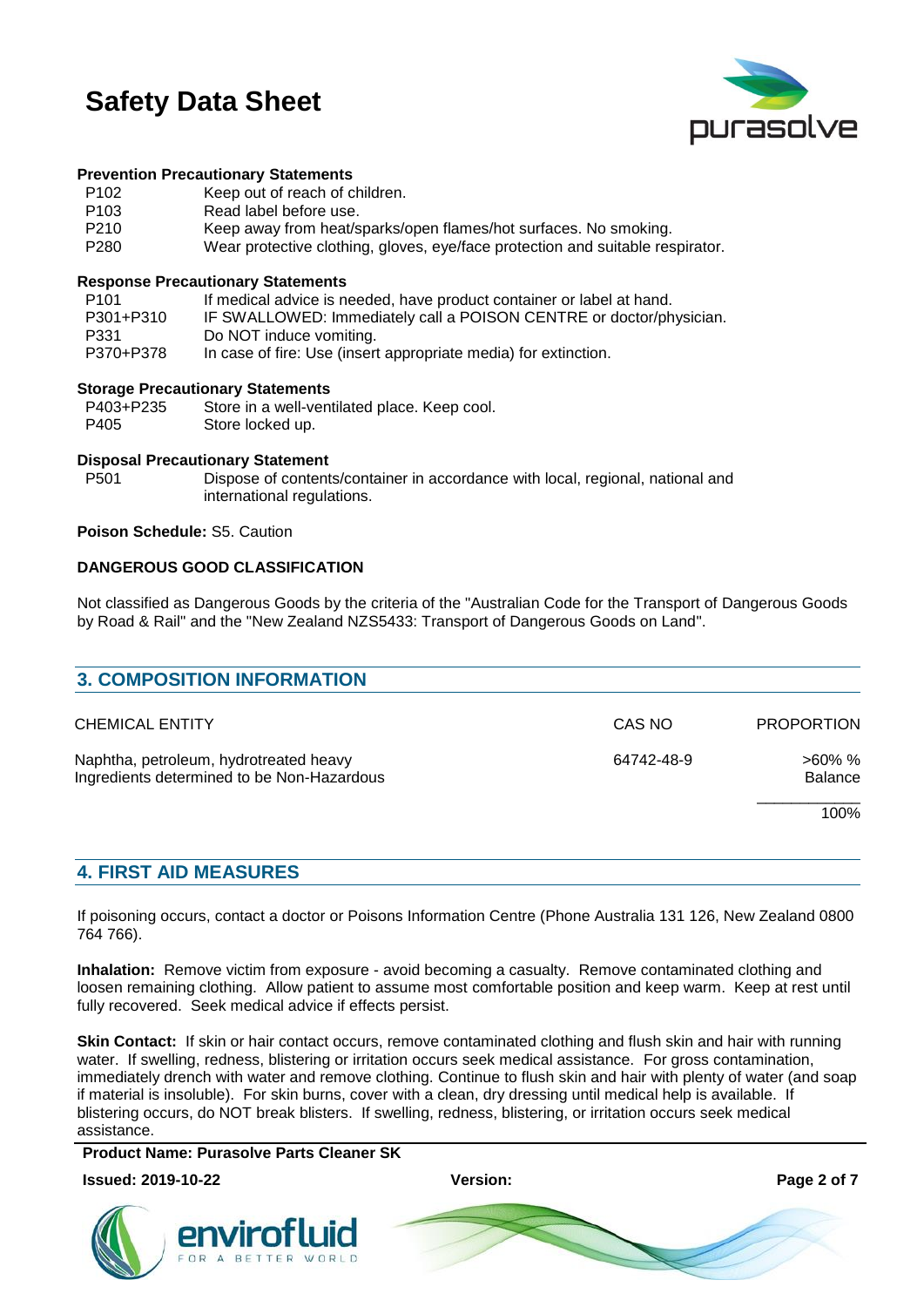

**Eye contact:** If in eyes wash out immediately with water. In all cases of eye contamination it is a sensible precaution to seek medical advice.

**Ingestion:** Immediately rinse mouth with water. If swallowed, do NOT induce vomiting. Give a glass of water to drink. Never give anything by the mouth to an unconscious patient. If vomiting occurs give further water. Immediately call Poisons Centre or Doctor.

**PPE for First Aiders:** Wear overalls, gloves, safety glasses. Available information suggests that gloves made from polyvinyl alcohol (PVA) should be suitable for intermittent contact. However, due to variations in glove construction and local conditions, the user should make a final assessment. Always wash hands before smoking, eating, drinking or using the toilet. Wash contaminated clothing and other protective equipment before storing or re-using.

**Notes to physician:** Treat symptomatically.

# **5. FIRE FIGHTING MEASURES**

**Hazchem Code:** Not applicable.

**Suitable extinguishing media:** If material is involved in a fire use water fog (or if unavailable fine water spray), alcohol resistant foam, standard foam, dry agent (carbon dioxide, dry chemical powder).

**Specific hazards:** Combustible liquid.

**Fire fighting further advice:** On burning or decomposing may emit toxic fumes. Fire fighters to wear selfcontained breathing apparatus and suitable protective clothing if risk of exposure to vapour or products of combustion or decomposition.

# **6. ACCIDENTAL RELEASE MEASURES**

### **SMALL SPILLS**

Wear protective equipment to prevent skin and eye contamination. Avoid inhalation of vapours or dust. Wipe up with absorbent (clean rag or paper towels). Collect and seal in properly labelled containers or drums for disposal.

### **LARGE SPILLS**

If safe to do so, shut off all possible sources of ignition. Clear area of all unprotected personnel. Slippery when spilt. Avoid accidents, clean up immediately. Wear protective equipment to prevent skin and eye contamination and the inhalation of vapours. Work up wind or increase ventilation. Contain - prevent run off into drains and waterways. Use absorbent (soil, sand or other inert material). Use a spark-free shovel. Collect and seal in properly labelled containers or drums for disposal. If contamination of crops, sewers or waterways has occurred advise local emergency services.

**Dangerous Goods - Initial Emergency Response Guide No:** Not applicable

# **7. HANDLING AND STORAGE**

**Handling:** Avoid eye contact and repeated or prolonged skin contact. Avoid inhalation of vapour, mist or aerosols.

**Product Name: Purasolve Parts Cleaner SK**

**Issued: 2019-10-22 Version: Page 3 of 7**



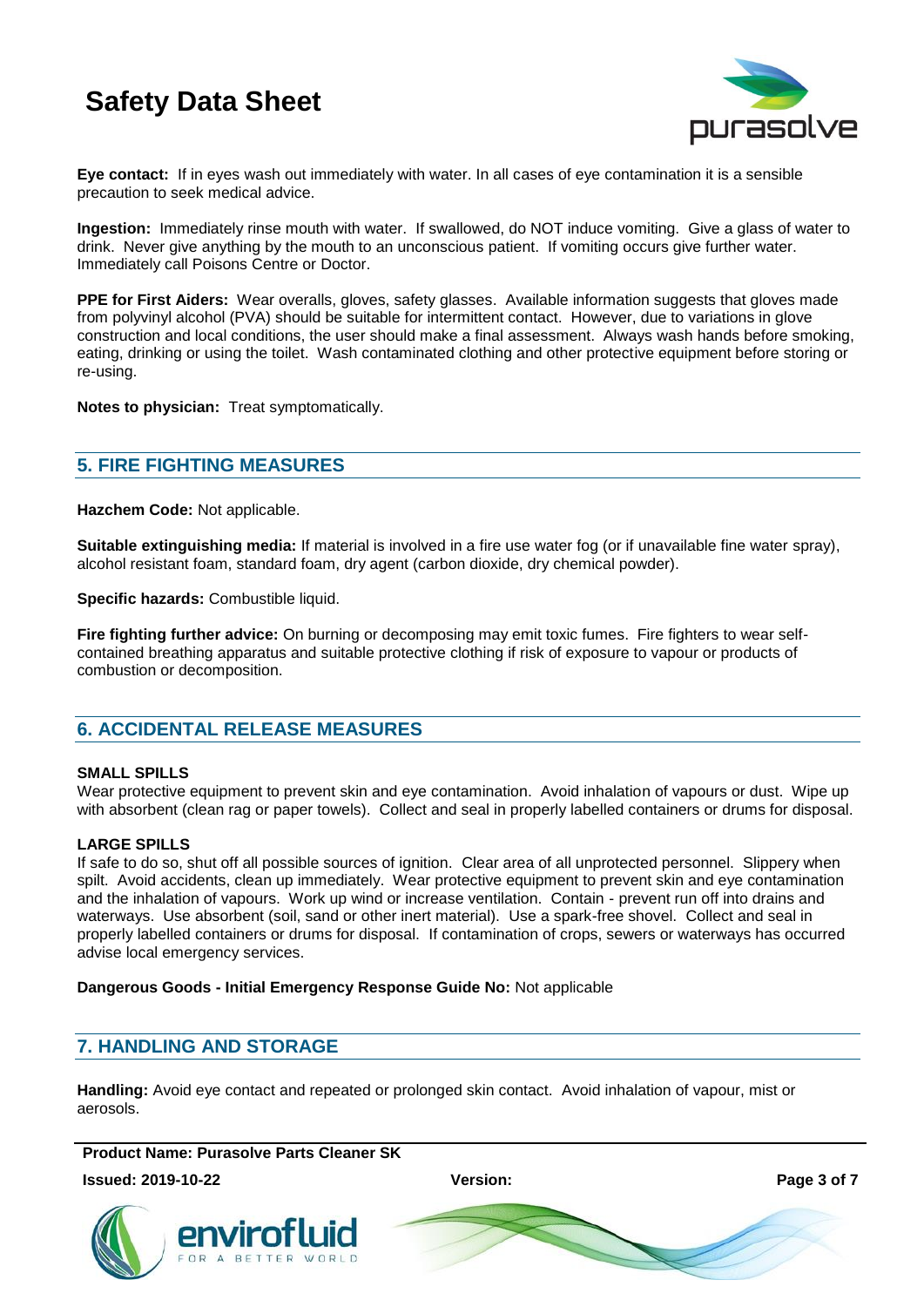

**Storage:** Store in a cool, dry, well-ventilated place and out of direct sunlight. Store away from foodstuffs. Store away from incompatible materials described in Section 10. Store away from sources of heat and/or ignition. Store locked up. Keep container standing upright. Keep containers closed when not in use - check regularly for leaks.

This material is a Scheduled Poison Schedule 5 (Caution) and must be stored, maintained and used in accordance with the relevant regulations.

# **8. EXPOSURE CONTROLS / PERSONAL PROTECTION**

**National occupational exposure limits:** No value assigned for this specific material by Safe Work Australia.

**Biological Limit Values:** As per the "National Model Regulations for the Control of Workplace Hazardous Substances (Safe Work Australia)" the ingredients in this material do not have a Biological Limit Allocated.

**Engineering Measures:** Natural ventilation should be adequate under normal use conditions.

**Personal Protection Equipment:** OVERALLS, GLOVES, SAFETY GLASSES.



Personal protective equipment (PPE) must be suitable for the nature of the work and any hazard associated with the work as identified by the risk assessment conducted.

Wear overalls, gloves, safety glasses. Available information suggests that gloves made from polyvinyl alcohol (PVA) should be suitable for intermittent contact. However, due to variations in glove construction and local conditions, the user should make a final assessment. Always wash hands before smoking, eating, drinking or using the toilet. Wash contaminated clothing and other protective equipment before storing or re-using.

**Hygiene measures:** Keep away from food, drink and animal feeding stuffs. When using do not eat, drink or smoke. Wash hands prior to eating, drinking or smoking. Avoid contact with clothing. Avoid eye contact and repeated or prolonged skin contact. Avoid inhalation of vapour, mist or aerosols. Ensure that eyewash stations and safety showers are close to the workstation location.

# **9. PHYSICAL AND CHEMICAL PROPERTIES**

| Form:   | Liquid            |
|---------|-------------------|
| Colour: | Colourless        |
| Odour:  | Mild citrus odour |

**Solubility in water:** Slightly soluble **Specific Gravity:** 0.78 **Relative Vapour Density (air=1):** >5 **Vapour Pressure (20 °C):** < 2 mm Hg (25°C) **Flash Point (°C):** 63°C **Flammability Limits (%):** 0.7% - 6.1% **Boiling Point/Range (°C):** 171°C (initial) **Evaporation Rate (n-Butyl acetate=1):** <0.1

**Product Name: Purasolve Parts Cleaner SK**

**Issued: 2019-10-22 Version: Page 4 of 7**



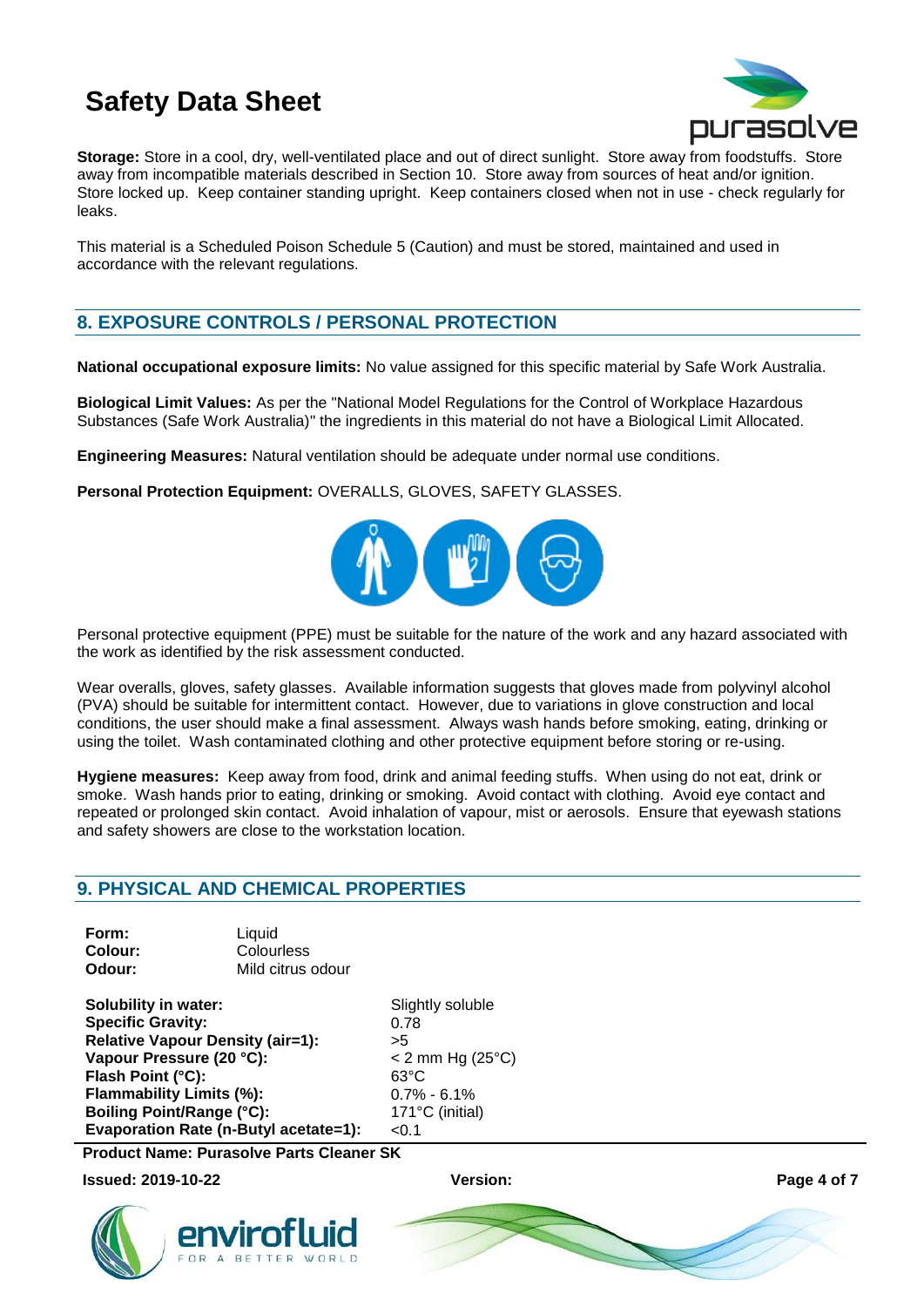

**% Volatile by Volume:** 100%

(Typical values only - consult specification sheet)  $N Av = Not available, N App = Not applicable$ 

# **10. STABILITY AND REACTIVITY**

**Chemical stability:** This material is thermally stable when stored and used as directed.

**Conditions to avoid:** Elevated temperatures and sources of ignition.

**Incompatible materials:** Oxidising agents.

**Hazardous decomposition products:** Oxides of carbon and nitrogen, smoke and other toxic fumes.

**Hazardous reactions:** No known hazardous reactions.

# **11. TOXICOLOGICAL INFORMATION**

No adverse health effects expected if the product is handled in accordance with this Safety Data Sheet and the product label. Symptoms or effects that may arise if the product is mishandled and overexposure occurs are:

#### **Acute Effects**

**Inhalation:** Material may be an irritant to mucous membranes and respiratory tract.

**Skin contact:** Contact with skin may result in irritation.

**Ingestion:** Swallowing can result in nausea, vomiting and irritation of the gastrointestinal tract. May cause lung damage if swallowed. Small amounts of liquid aspirated into the respiratory system during ingestion or vomiting may cause bronchopneumonia or pulmonary oedema.

**Eye contact:** May be an eye irritant.

### **Acute toxicity**

**Inhalation:** This material has been classified as non-hazardous. Acute toxicity estimate (based on ingredients): LC50 > 20.0 mg/L for vapours or LC50 > 5.0 mg/L for dust and mist or LC50 > 20.000 ppm for gas

**Skin contact:** This material has been classified as non-hazardous. Acute toxicity estimate (based on ingredients): >2,000 mg/Kg bw

**Ingestion:** This material has been classified as non-hazardous. Acute toxicity estimate (based on ingredients): >2,000 mg/Kg bw

**Corrosion/Irritancy:** Eye: this material has been classified as not corrosive or irritating to eyes. Skin: this material has been classified as not corrosive or irritating to skin.

**Sensitisation:** Inhalation: this material has been classified as not a respiratory sensitiser. Skin: this material has been classified as not a skin sensitiser.

#### **Aspiration hazard:** This material has been classified as Aspiration Hazard - Category 1

**Product Name: Purasolve Parts Cleaner SK**

#### **Issued: 2019-10-22 Version: Page 5 of 7**





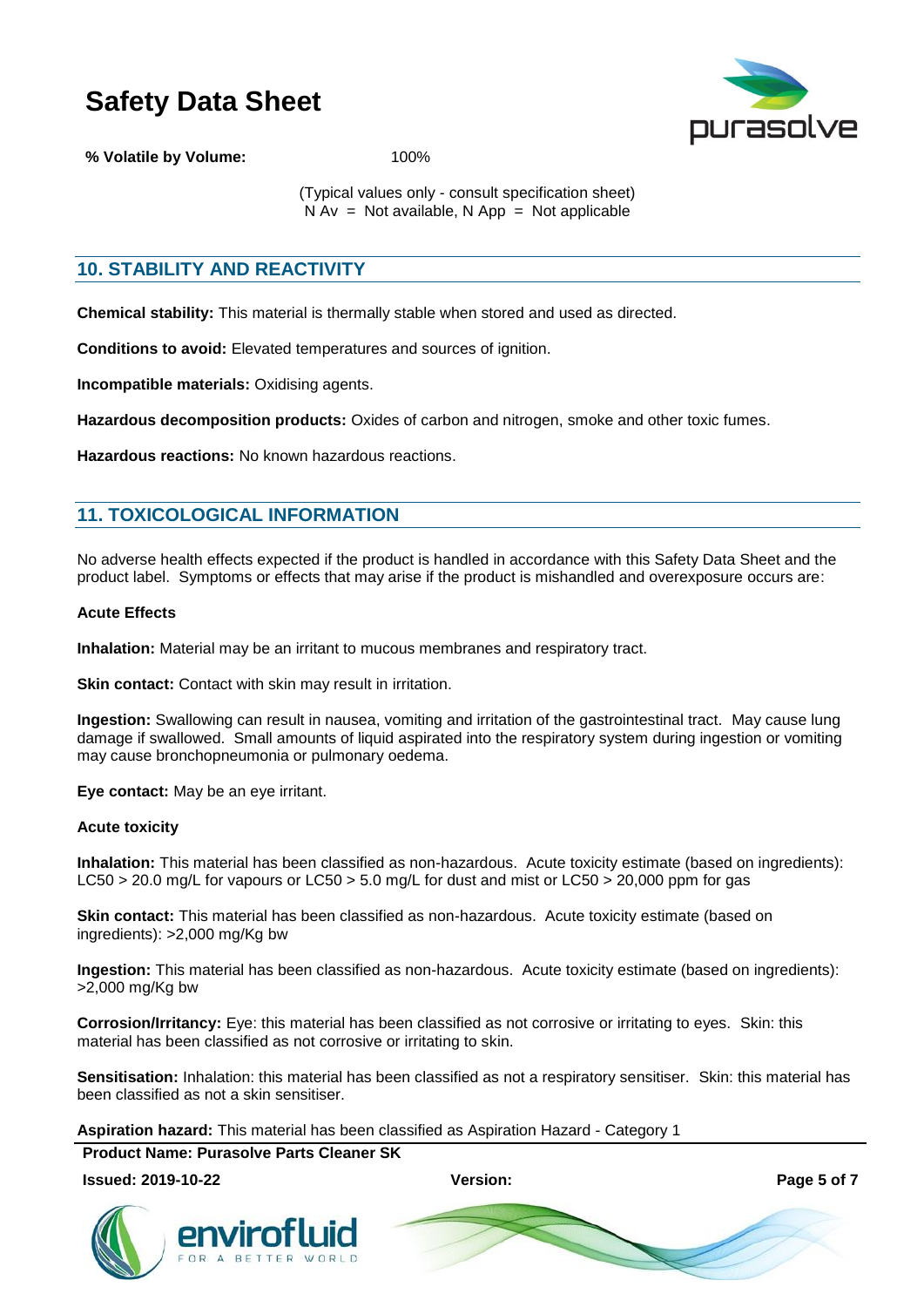

**Specific target organ toxicity (single exposure):** This material has been classified as non-hazardous.

**Chronic Toxicity**

**Mutagenicity:** This material has been classified as non-hazardous.

**Carcinogenicity:** This material has been classified as non-hazardous.

**Reproductive toxicity (including via lactation):** This material has been classified as non-hazardous.

**Specific target organ toxicity (repeat exposure):** This material has been classified as non-hazardous.

# **12. ECOLOGICAL INFORMATION**

Avoid contaminating waterways.

**Acute aquatic hazard:** This material has been classified as non-hazardous. Acute toxicity estimate (based on ingredients): >100 mg/L

**Long-term aquatic hazard:** This material has been classified as non-hazardous. Non-rapidly or rapidly degradable substance for which there are adequate chronic toxicity data available OR in the absence of chronic toxicity data, Acute toxicity estimate (based on ingredients): >100 mg/L, where the substance is not rapidly degradable and/or BCF  $<$  500 and/or log  $K_{ow}$  < 4.

**Ecotoxicity:** No information available.

**Persistence and degradability:** No information available.

**Bioaccumulative potential:** No information available.

**Mobility:** No information available.

# **13. DISPOSAL CONSIDERATIONS**

Persons conducting disposal, recycling or reclamation activities should ensure that appropriate personal protection equipment is used, see "Section 8. Exposure Controls and Personal Protection" of this SDS.

If possible material and its container should be recycled. If material or container cannot be recycled, dispose in accordance with local, regional, national and international Regulations.

# **14. TRANSPORT INFORMATION**

### **ROAD AND RAIL TRANSPORT**

Not classified as Dangerous Goods by the criteria of the "Australian Code for the Transport of Dangerous Goods by Road & Rail" and the "New Zealand NZS5433: Transport of Dangerous Goods on Land".

### **MARINE TRANSPORT**

Not classified as Dangerous Goods by the criteria of the International Maritime Dangerous Goods Code (IMDG Code) for transport by sea.

**Product Name: Purasolve Parts Cleaner SK**

### **Issued: 2019-10-22 Version: Page 6 of 7**